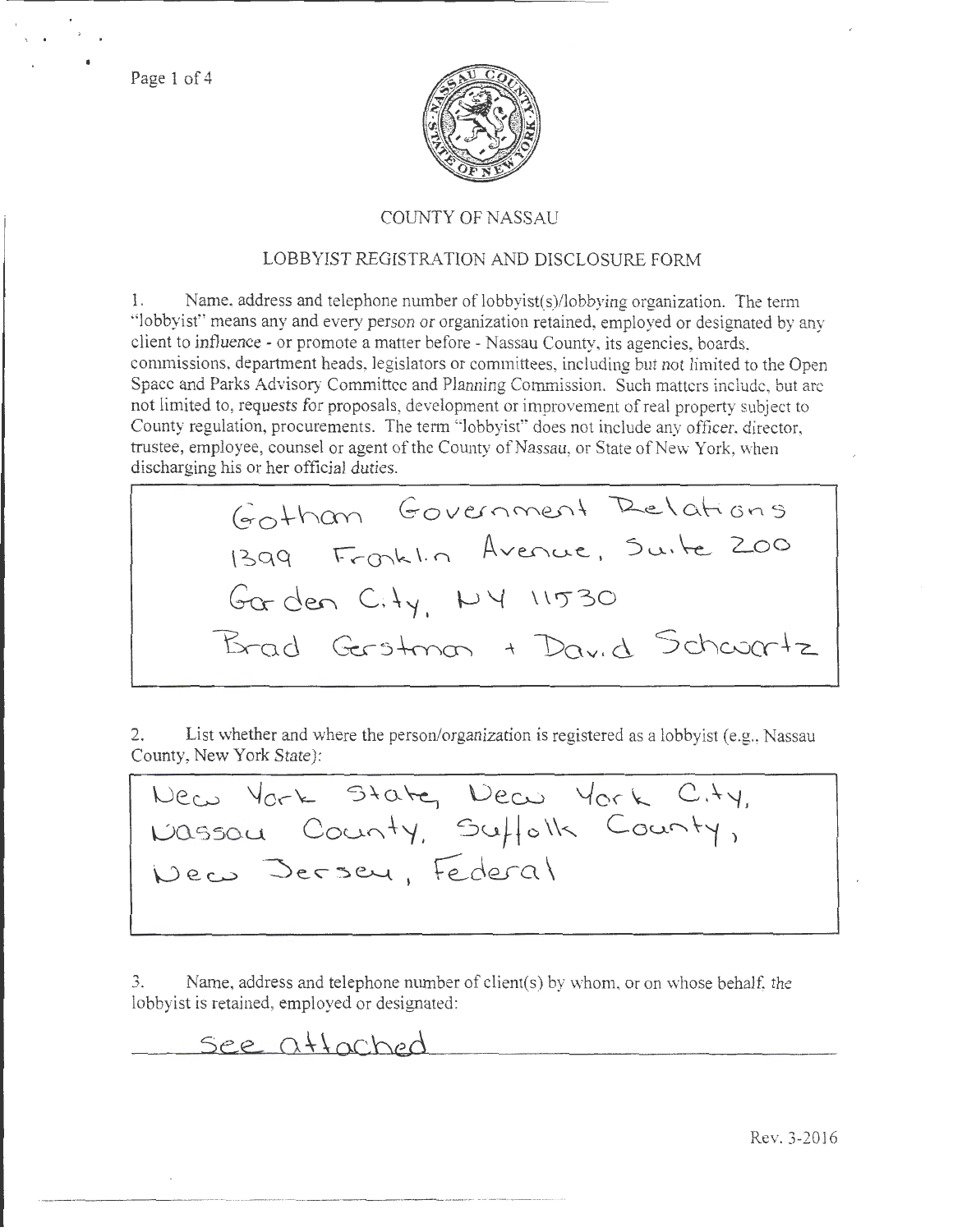Page 2 of 4

-------------------

. '

4. Describe lobbying activity conducted, or to be conducted, in Nassau County, and identifv client(s) for each activity listed. See page 4 for a complete description of lobbying activities.

 $P_{\Gamma}$ O curement -  $D$  assou County Museum of Aff School of Language  $\varepsilon$  Communication, Pap. Earth zoning/ Planing - School of Language<br>Legislation - Dupp:

5. The name of persons, organizations or governmental entities before whom the lobbvist expects to lobby:

| Nossau legislature, Nassau County |
|-----------------------------------|
| Executive, Planning Commission    |
|                                   |
|                                   |
|                                   |

Rev. 3-2016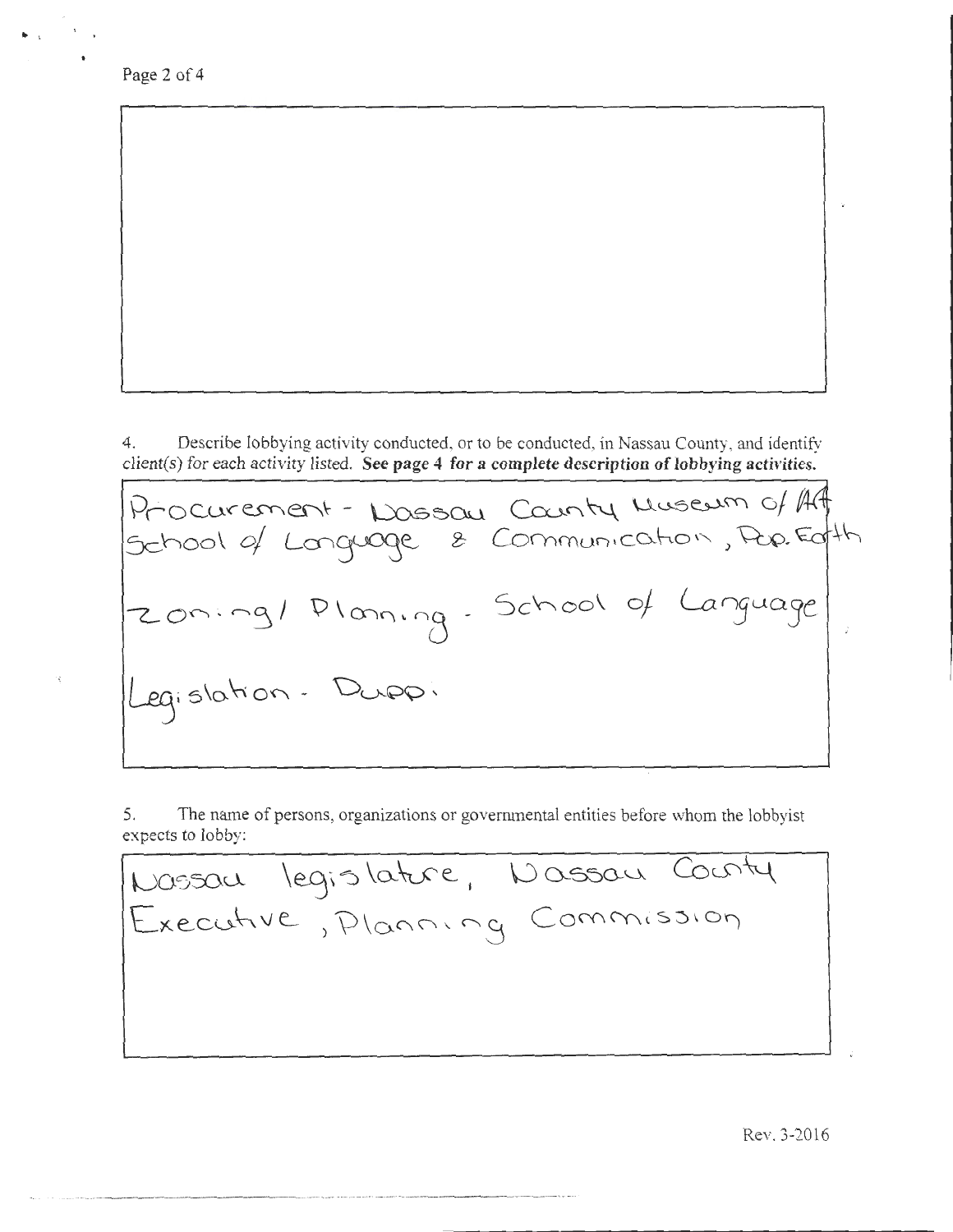#### Page 3 of 4

6. If such lobby is retained or employed pursuant to a written agreement of retainer or employment, you must attach a copy of such document; and if agreement of retainer or employment is oral, attach a written statement of the substance thereof. If the written agreement of retainer or employment does not contain a signed authorization from the client by whom you have been authorized to lobby, separately attach such a written authorization from the client.

7. Within the previous year, has the lobbyist/lobbying organization or any of its corporate officers provided campaign contributions pursuant to the New York State Election Law to the campaign committees of any of the following Nassau County elected officials or to the campaign committees of any candidates for any of the following Nassau County elected oftices: the County Executive, the County Clerk, the Comptroller, the District Attorney, or any County Legislator? If yes, to what campaign committee? If none, you must so state:

campain contributions were effered

I understand that copies of this form will be sent to the Nassau County Department of Information Technology ("IT") to be posted on the County's website.

I also understand that upon termination of retainer, employment or designation I must give written notice to the County Attorney within thirty (30) days of termination.

VERIFICATION: The undersigned affirms and so swears that he/she has read and understood the foregoing statements and they are, to his/her knowledge, true and accurate.

The undersigned further certifies and affirms that the contribution(s) to the campaign committees listed above were made freely and without duress. threat or any promise of a governmental benefit or in exchange for any benefit or remuneration.

Dated:  $\left( - \frac{1}{9} \right)$ 

Signed:

Print Name:

Cristia Rose Bay Title: Operations Monager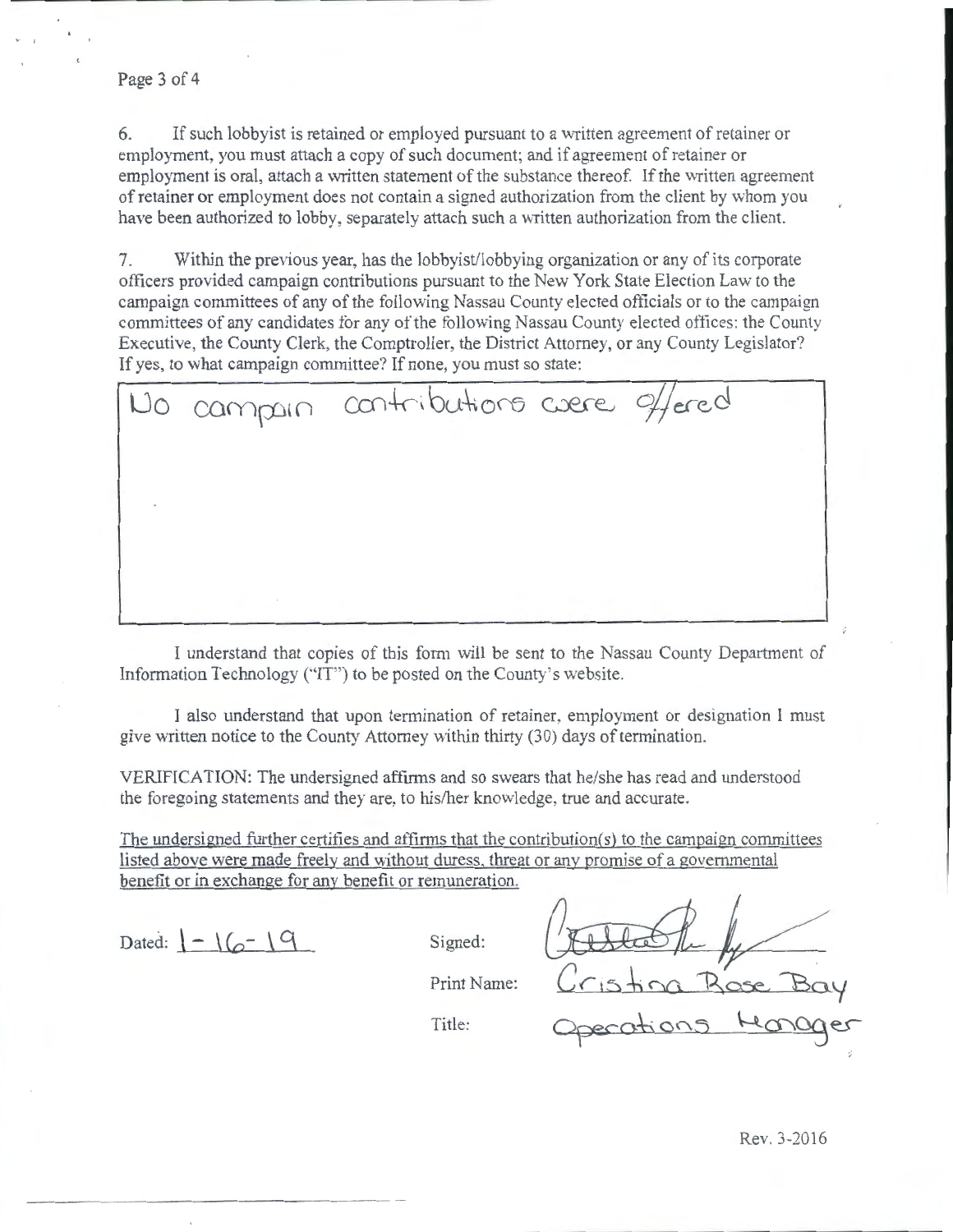Page **4** of 4

**The term lobbving shall mean any attempt to influence:** any determination made by the Nassau County Legislature, or any member thereof, with respect to the introduction, passage, defeat, or substance of any local legislation or resolution; any determination by the County Executive to support, oppose, approve or disapprove any local legislation or resolution, whether or not such legislation has been introduced in the County Legislature; any determination by an elected County official or an officer or employee of the County with respect to the procurement of goods, services or construction, including the preparation of contract specifications, including by not limited to the preparation of requests for proposals, or solicitation, award or administration of a contract or with respect to the solicitation, award or administration of a grant, loan, or agreement involving the disbursement of public monies: any determination made by the County Executive, County Legislature, or by the County of Nassau, its agencies, boards, commissions, department beads or committees, including but not limited to the Open Space and Parks Advisory Committee, the Planning Commission, with respect to the zoning, use, development or improvement of real property subject to County regulation, or any agencies, boards, commissions, department heads or committees with respect to requests for proposals, bidding, procurement or contracting for services for the County; any determination made by an elected county official or an officer or employee of the county with respect to the terms of the acquisition or disposition by the county of any interest in real property, with respect to a license or permit for the use of real property of or by the county, or with respect to a franchise, concession or revocable consent; the proposal, adoption, amendment or rejection by an agency of any rule having the force and effect of law; the decision to hold, timing or outcome of any rate making proceeding before an agency; the agenda or any determination of a board or commission; any determination regarding the calendaring or scope of any legislature oversight hearing; the issuance, repeal, modification or substance of a County Executive Order; or any determination made by an elected county official or an officer or employee of the county to support or oppose any state or federal legislation, rule or regulation, including any determination made to support or oppose that is contingent on any amendment of such legislation, mle or regulation, whether or not such legislation has been formally introduced and whether or not such rule or regulation has been formally proposed.

**The term "lobbying" or "lobbying activities" docs not include:** Persons engaged in drafting legislation, rules, regulations or rates; persons advising clients and rendering opinions on proposed legislation, rules, regulations or rates, where such professional services are not otherwise cmmected with legislative or executive action on such legislation or administrative action on such rules, regulations or rates; newspapers and other periodicals and radio and television stations and owners and employees thereof, provided that their activities in connection with proposed legislation, rules, regulations or rates are limited to the publication or broadcast of news items, editorials or other comment, or paid advertisements; persons who participate as witnesses, attorneys or other representatives in public rule-making or rate-making proceedings of a County agency, with respect to all participation by such persons which is part of the public record thereof and all preparation by such persons for such participation; persons who attempt to influence a County agency in an adjudicatory proceeding, as defined by  $\S 102$  of the New York State Administrative Procedure Act.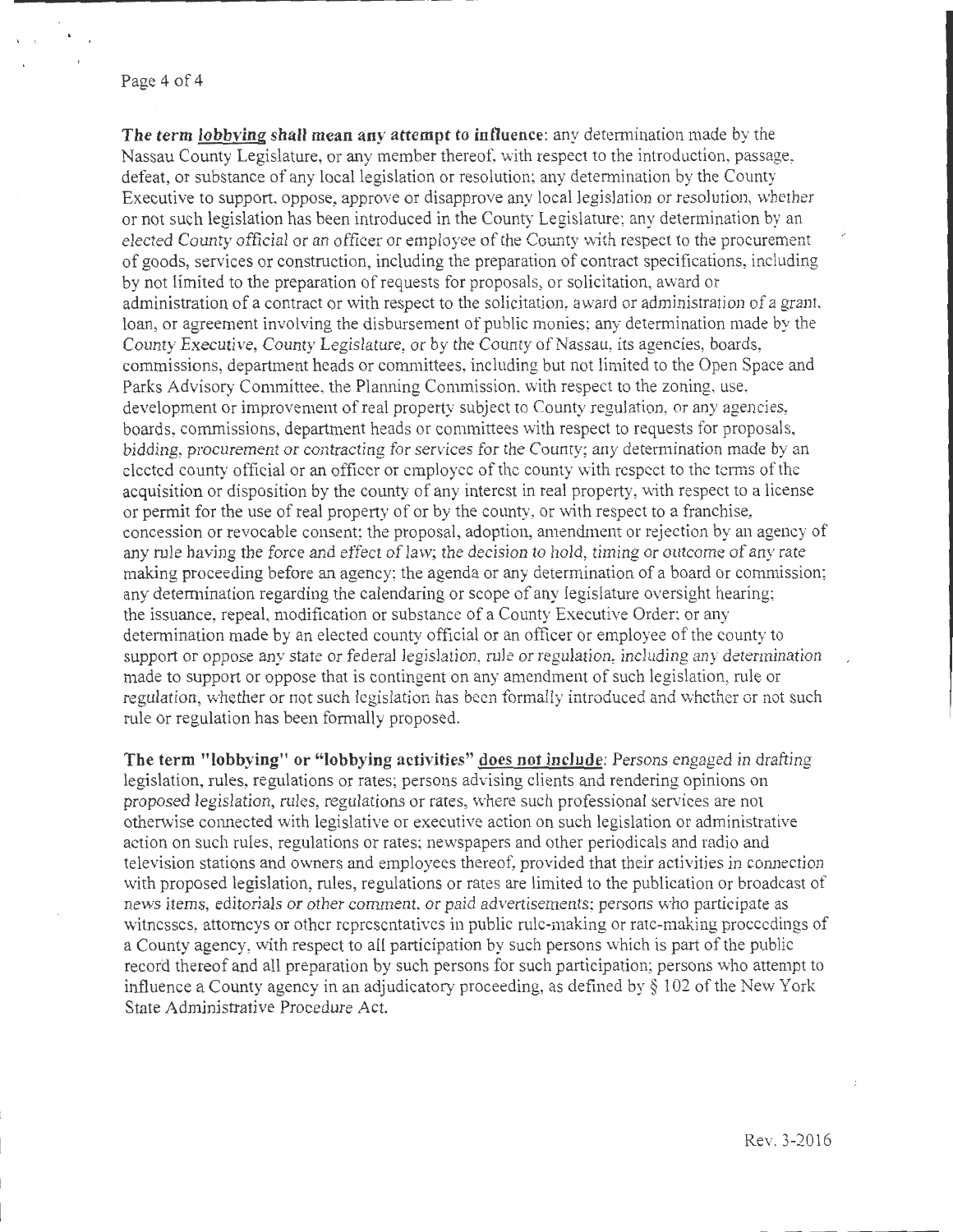1. Nassau County Museum of Art

Phone: 516-484-9338

 $\sim$   $\sim$  $\mathcal{L}^{\text{max}}$ 

 $\sim$  $\bar{z}$ 

Address: 1 Museum Drive, Roslyn NY 11576

2. School of Language and Communication Development Phone: 516-609-2000

Address: 100 Glen Cove Road, Glen Cove NY 11542

3. Pop.Earth Corp

Phone: (888) 364-4120

Address: 401 Park Avenue, New York, NY 10016

4. People United to Promote Pet Integrity (PUPPI)

PO Box 7689

Garden City, NY 11530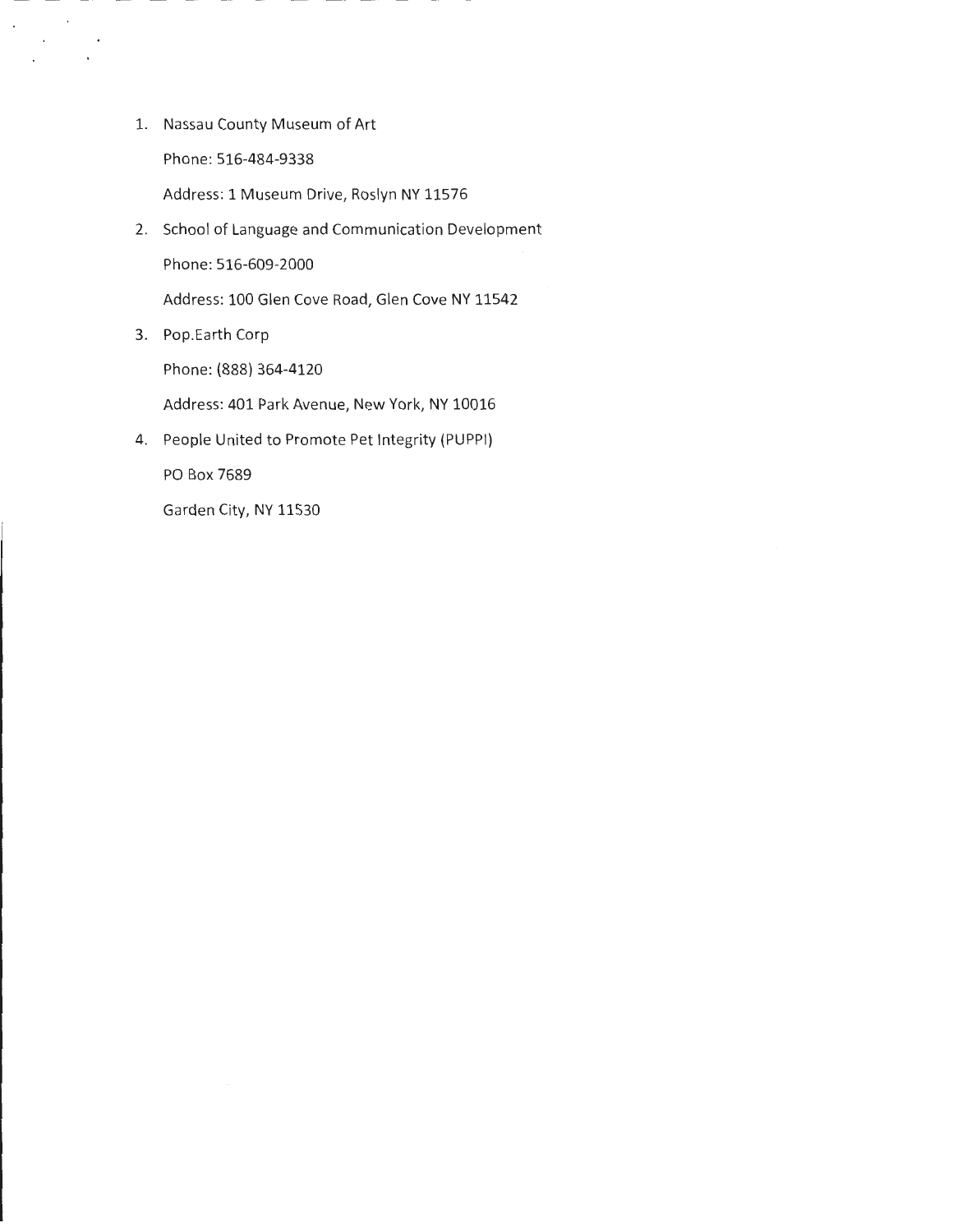

 $\overline{C}$ 

43 Essex Road Great Neck, New York 11023 516-466-0266 smark@multistate.com

January 14, 2013

Ĺ

 $\mathcal{L}^*$ 

ぅ)

 $t\in$ 

8 radley L. Gerstman, Esq. GOTHAM GOVERNMENT RELATIONS, LLC l 044 Northern Boulevard- Suite 302 Roslyn, NY 11576

Dear Brad:

This will confirm our agreement whereby Gotham Government Relations, LLC will, through MultiState Associates Inc ., continue to provide government relations services to the School for Language and Communication Development.

Per our agreement, this assignment commenced January 1, 2013 at a monthly fee of \$5,000, plus ordinary and reasonable out-of-pocket expenses directly related to the assignment, and will continue thereafter on a month-to-month basis. No major expenses may be incurred without the School's prior approval. Either party may terminate this agreement at any time for any reason upon 15 days notice.

Please forward your invoices to our Virginia office and contact Carrie Castro (703-684-1110; ccastro@multistate.com) to coordinate all registration requirements or for any questions in that regard before filing your registration.

MultiState Associates will provide coordination and management of your efforts to the extent the client deems appropriate or advisable. MultiState will assume responsibility for and have the sole authority to negotiate all fee arrangements with our client regarding this assignment and any future renewals and will handle all contract paperwork. Fee and contract arrangements shall remain confidential, proprietary information between MultiState Associates and Gotham Government Relations, LLC. We will also assume responsibility for billing, employer and lobbying registration and reporting requirements and filings with the state, and other administrative duties.

Please keep me in the loop via copies of your updates, progress reports, and other emails to the School.

B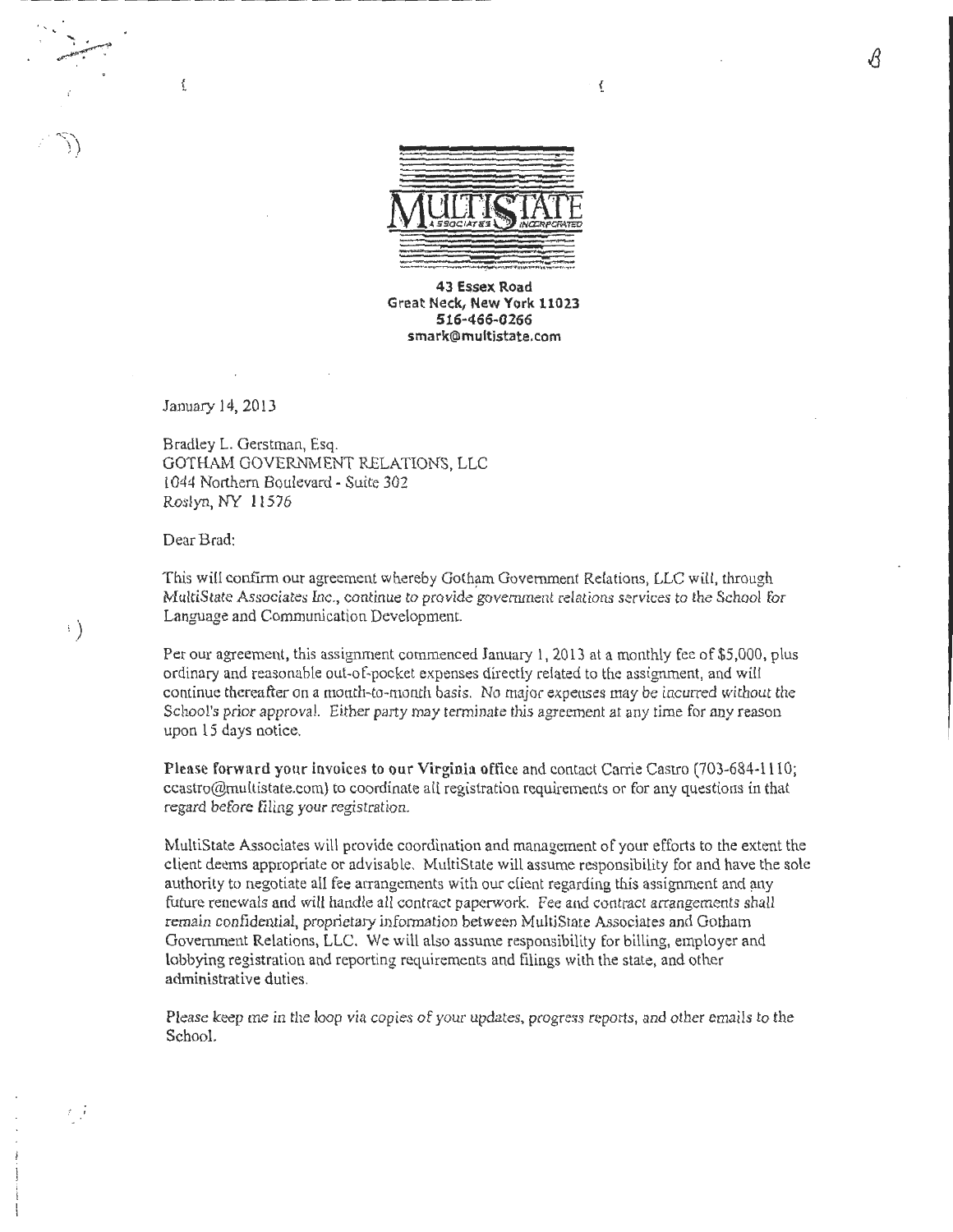-Page Two· Bradley L. Gerstman, Esq. January 14, 2013

 $\boldsymbol{\mathcal{L}}$ 

Brad, we look forward to working with you and your associates on this assignment.

Please indicate your acceptance of the terms and conditions as stated herein by executing two originals of this letter and returning one executed copy to my attention.

Sincerely,

- : *;f ··l'-* ·./ . <sup>F</sup>

·,r

*r* 

)

<sup>i</sup>)

 $\bigwedge$  ))

Steve Markowit

Steven Markowitz

Seen and agreed on behalf of Gotham Government Relations, LLC:

Bradley L. Gerstman, Esq.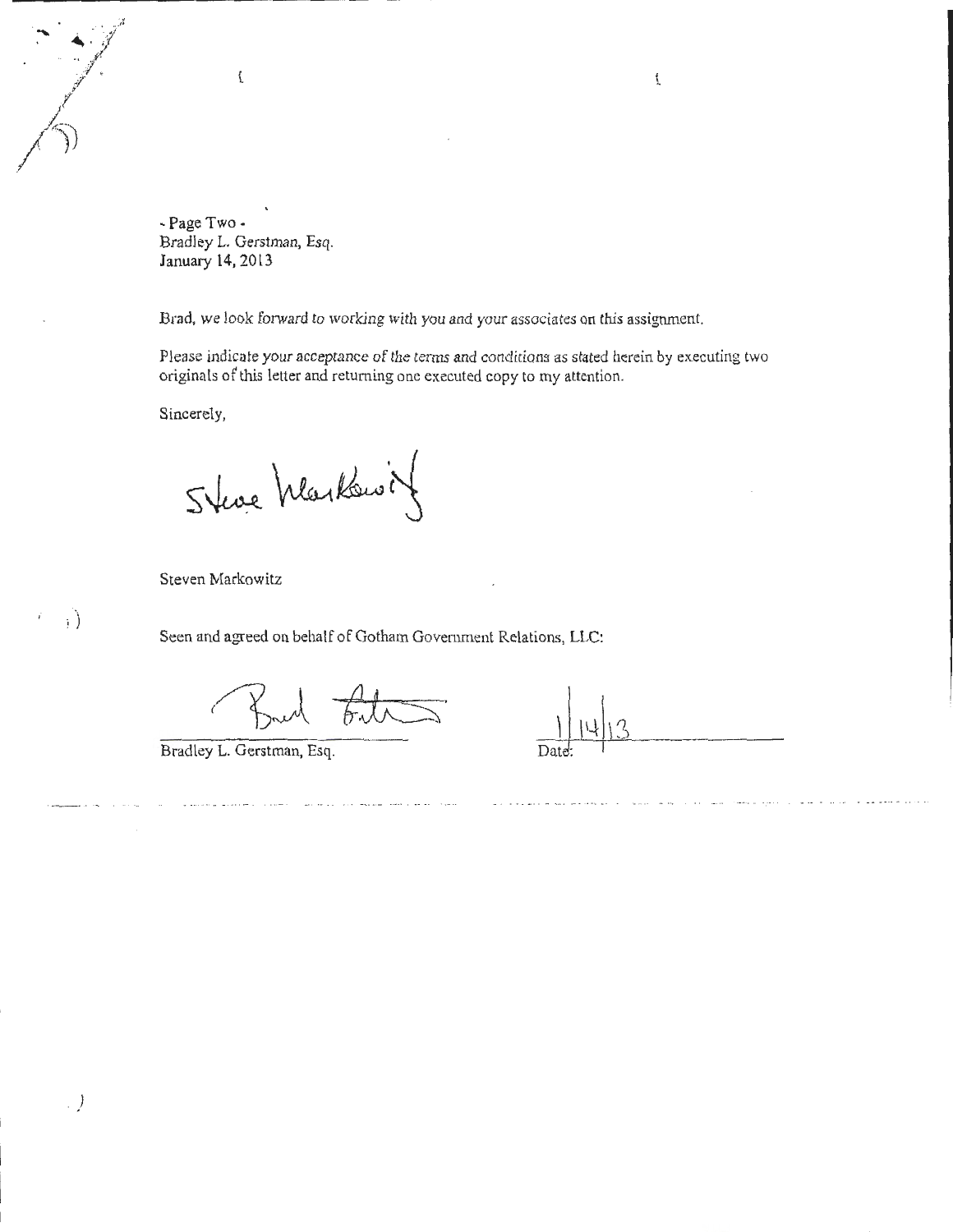

VIA E-MAIL & REGULAR MAIL Mr. Karl E. Willers Nassan County Museum of Art One Museum Drive Roslyn Harbor, NY 11576

#### Re: Government Relations Services - Contract Extension

Dear Karl:

We appreciate the opportunity to continue our representation of the Nassau County Museum of Art. We are confident that our firm will continue to be the bridge to government that your museum needs.

Payment terms shall start on December 4, 2014, whereby Nassau County Museum of Art shall compensate Gotham Government Relations with monthly installments of \$4,000.00. Either party may cancel this agreement without penalty upon thirty (30) days written notice.

If those terms are acceptable, I would appreciate your countersigning a copy of this retainer and returning it to me. On behalf of Gotham Government Relations, we look for yard to continue working with you.

Sincare

可引出  $\sim$  . ķ.

 $\frac{1}{2}$  $\frac{1}{2}$ 

 $\ddot{\chi}$ 

Ŕ,

実践 けんしょうじょうきょう

Ļ,

 $\frac{1}{2}$ ś ċ, ÷,

 $\ddot{\ddot{\zeta}}$ 

Å

**BRADLEY OERSTMAN** For the Firm

TERMS ACREED TO AND ACCEPTED:

NASSAU COUNTY MUSEUM OF ART

ħι WILLERS, Director K AR L

Dute:

1399 Franklin Avenue, Suite 200 Garden City, NY 11530 P: 516.880.8170 - F: 516.880.8171

2 Wall Street, Suite 302 - New York, N.Y. 10005 P: 212.227.7070

www.GothamGR.com · www.GerstmanSchwartz.com New York City . Long Island . Albany . Washington, D.C.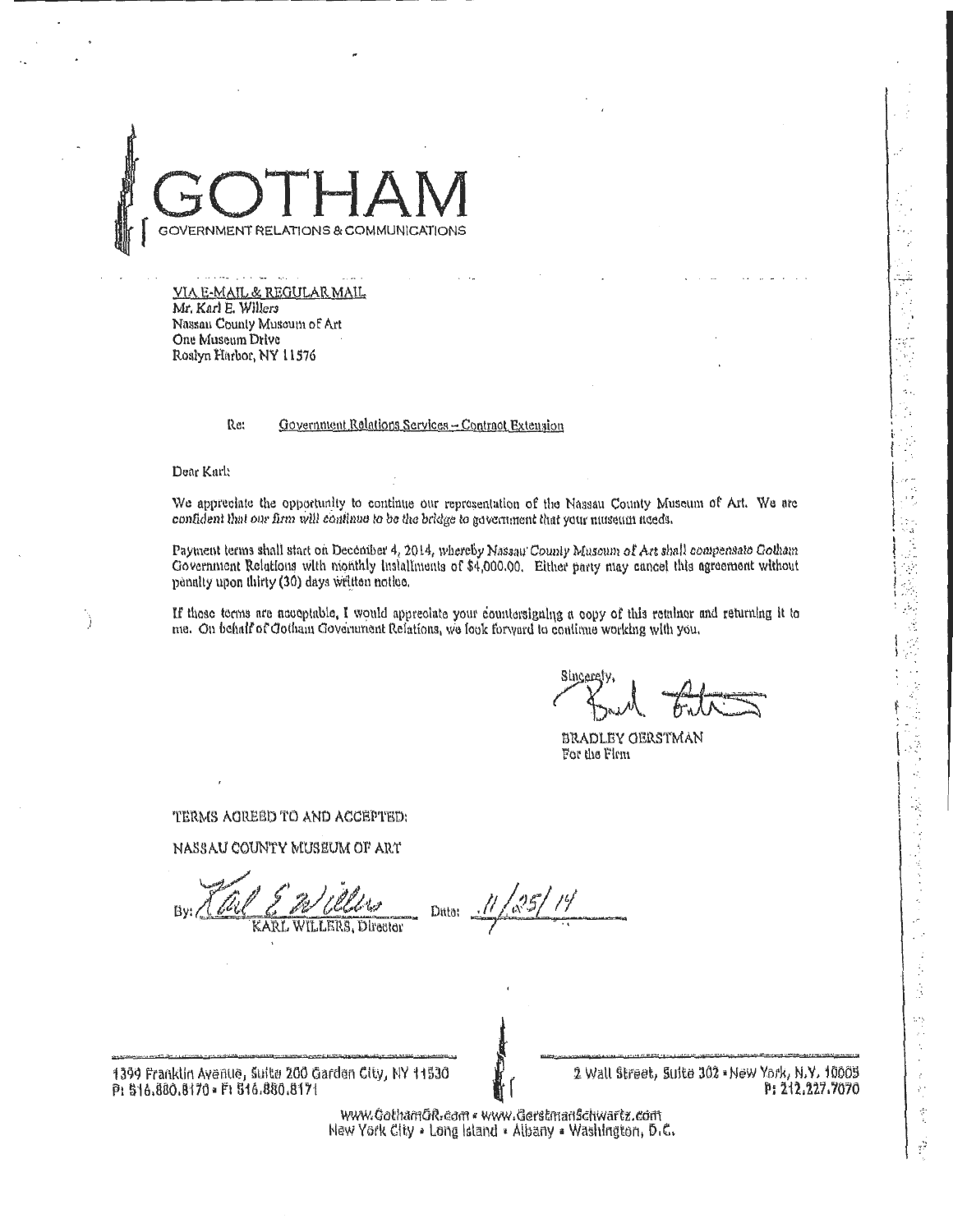

August 2017

Jessica Selmer, President Jeff Silverstein, Vice President People United to Promote Pet Integrity Inc. P.O Box 7689 Garden City NY 11530

### Re: Government Relations Services

We appreciate the opportunity to represent you and People United to Promote Pet Integrity Inc. We are confident that our firm will be the bridge to government and communications that your company needs.

Gotham Government Relations will begin the lobbying services on August 1<sup>st</sup>, 2017. People United to Promote Pet Integrity shall compensate Gotham Government Relations with monthly installments of \$5,000.00 during the duration of the lobbying. Either party may cancel this agreement without penalty upon thirty (30) days written notice.

In addition, we will be required to file a statement of registration with the New York State Joint Commission on Public Ethics (JCOPE), the Nassau County Attorney's Office, and the Suffolk County Legislature.

If these terms are acceptable, please countersign a copy of this retainer and returning it to our office. On behalf of Gotham Government Relations, we look forward to working with you.

Date:

TERMS AGREED TO AND ACCEPTED:

David M. Schwartz, Esq. Partner, Gotham Government Relations LLC

Jessica Selmer

Date:

Let 1 million to Promote Pet Integrity Inc.

Nice President, People  $\frac{J}{\sqrt{2}}$  sumplying

1399 Franklin Avenue, Suite 200 Garden City, NY 11530 P: 516.880.8170 · F: 516.880.8171

Date: ------~---,r------  $10 | 17$ ----------------------------------

www. Gotham GR. com • www. Gerstman Schwartz.com New York City • Long Island • Albany